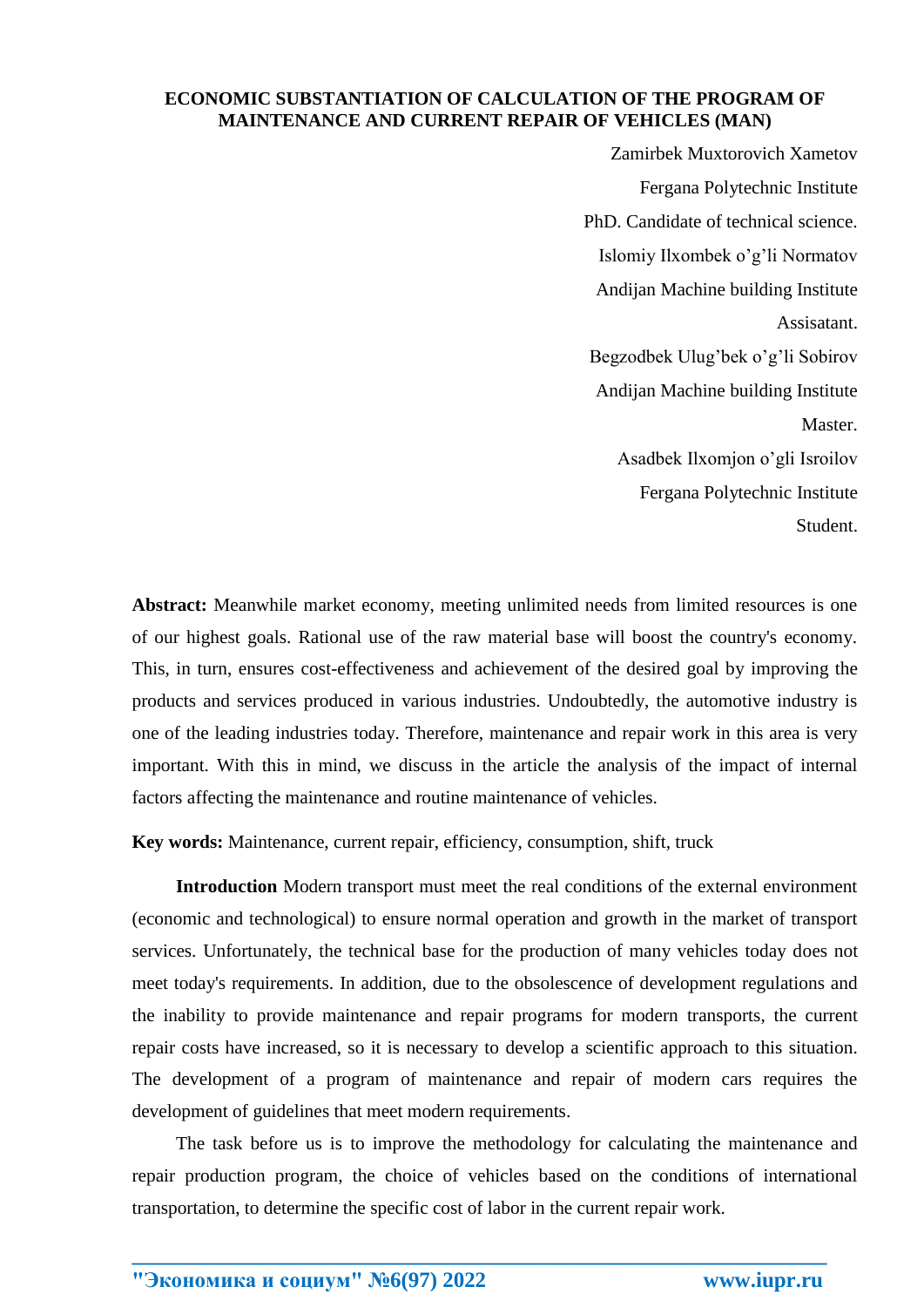The object of the article is to improve the methodology for calculating the maintenance and current repair production program of a car service with high-resource rolling stock.

This article used the methods used to acquire new knowledge and evidence, discover new formulas, improve theory and develop practical recommendations, methods of collecting and processing scientific and practical data: observation, comparison, analysis.

The research method of selecting the solution of the selected specific problem requires a sequence of solving specific problems based on the conditions, requirements and limitations of the research. For example, the improvement of the calculation method of the maintenance and current repair production program determines the sequence: first the quantitative indicators (factors) are evaluated, then the qualitative indicators. These are a means of addressing the purpose of the study.

Rozhdestvenskiy, Yu.V., Ivanov, D.Yu., Gavrilov K.V., Levanov, I.G. "Modern problems and directions of development of constructions of cars".

Khasanov R.X. "Fundamentals of technical operation of automobiles."

Xamraev. Oh, Magdiev. Sh, Qodirov. T "Fundamentals of car service"

 Usmonov. J "Regulations on maintenance of rolling stock of the Republic of Uzbekistan" I also used foreign literature and internet materials.

From foreign scholars in the United States:

 Jean-Paul Rodrigue «The Geography of Transport Systems»; Lester A. Hoel.Nicholas J. Garber. Adel W. Sadeklаrning Transportation infrastructure Enjineering A Multimodal Integration;

 Kimball, Cheryl. Startur. Start your own Transportation service Taxi. Limousine. Rideshare Trucking. Specialty. Medical Description;

Belyaev VM "Organization of automobile transport and traffic safety."

I used the literatures above to organize service work, perform technological calculations and identify modern trends in the subject.

 There are special requirements for vehicles. The most important of them is environmental friendliness. Therefore, the article considers the least harmful to the environment.

In this literature, the operational characteristics of the process of transportation of vehicles by the method of calculation of the production program for maintenance and repair of rolling stock, are described in detail. The article reviews the truck service process using the literature mentioned above.

150 MAN will be put into practice by economically justifying the organization of maintenance of truck loads. The cost of the service is calculated and compared with the market price, the degree of competition is taken into account when creating a service program. the bank loan interest is charged on the funds required for the implementation of the project, the repayment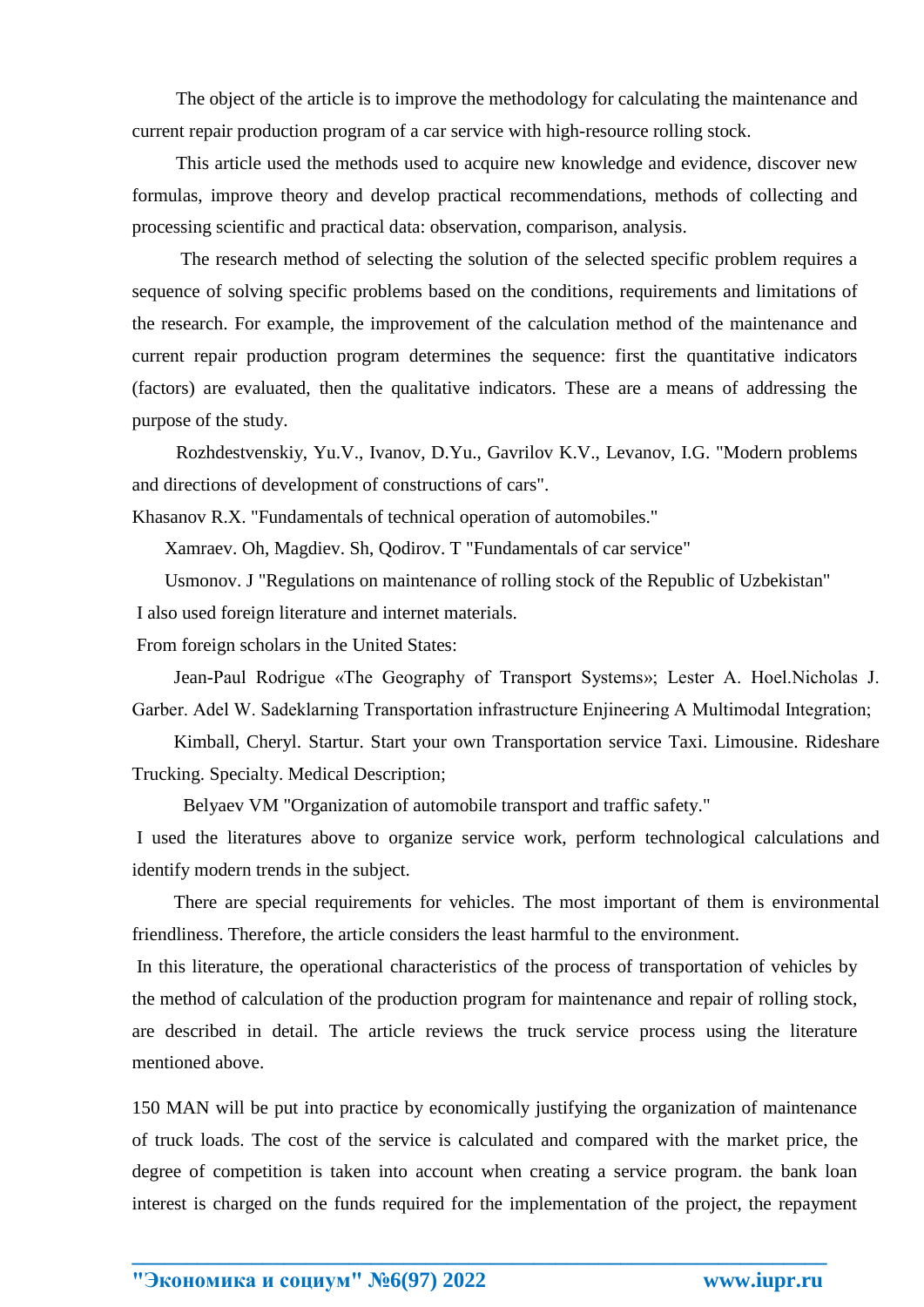period of which should not exceed the condition.Such an economic justification is made in the following sequence:

1. Preliminary data on the organization of maintenance of 150 MAN trucks are given in Table 1.1.

2. The main fund and production fund of the organization of maintenance of 150 MAN trucks is calculated.

3. Calculation of the organization of maintenance of 150 MAN trucks, the annual volume of maintenance and the cost of preparation (per unit of service).

4. A production program will be developed for the organization of maintenance of 4,150 MAN trucks.Revenue from it is cost, gross profit, depreciation and amortization.

5. The payback period for the organization of maintenance of 150 MAN trucks.

6. Indicators of the use of fixed assets: return on assets is the number of revolving funds, annual labor productivity, profitability.

I. Equipment, resources involved in the service process, their market prices and consumption norms (Table 1.1).

Table 1.1

| #              | Name of indicators                      | Unit of measurement | Value          |
|----------------|-----------------------------------------|---------------------|----------------|
| $\mathbf{1}$   | Organization of maintenance of 150      | Piece               | $\mathbf{1}$   |
|                | <b>MAN</b> trucks                       |                     |                |
| $\overline{2}$ | The project cost is the introduction of | mln.soum            | 692000         |
|                | the organization of maintenance of 150  | mln.soum            | $950000*150=$  |
|                | <b>MAN Euro-5 trucks</b>                | mln.soum            | 142500000      |
|                |                                         |                     | 151364000      |
| $\overline{4}$ | ATC productivity in the current Repair  | km/day              | 72000          |
|                | system                                  |                     |                |
| $\overline{3}$ | YMM standard:                           |                     |                |
|                | Fuel                                    | Soum/lit            | 5500           |
|                | Oil                                     | Soum/lit            | 24000          |
| 6              | Number of employees:                    |                     |                |
|                | Drivers                                 | People              | 240            |
|                | Repairmen                               | People              | 45             |
| $\overline{7}$ | Number of shifts                        | Shift               | 2,0            |
| 8              | The average salary of workers           | mln.soum.           | 4500,2500,1000 |
| 9              | Number of working days per year         | Day                 | 303            |

**\_\_\_\_\_\_\_\_\_\_\_\_\_\_\_\_\_\_\_\_\_\_\_\_\_\_\_\_\_\_\_\_\_\_\_\_\_\_\_\_\_\_\_\_\_\_\_\_\_\_\_\_\_\_\_\_\_\_\_\_\_\_\_\_**

**"Экономика и социум" №6(97) 2022 www.iupr.ru**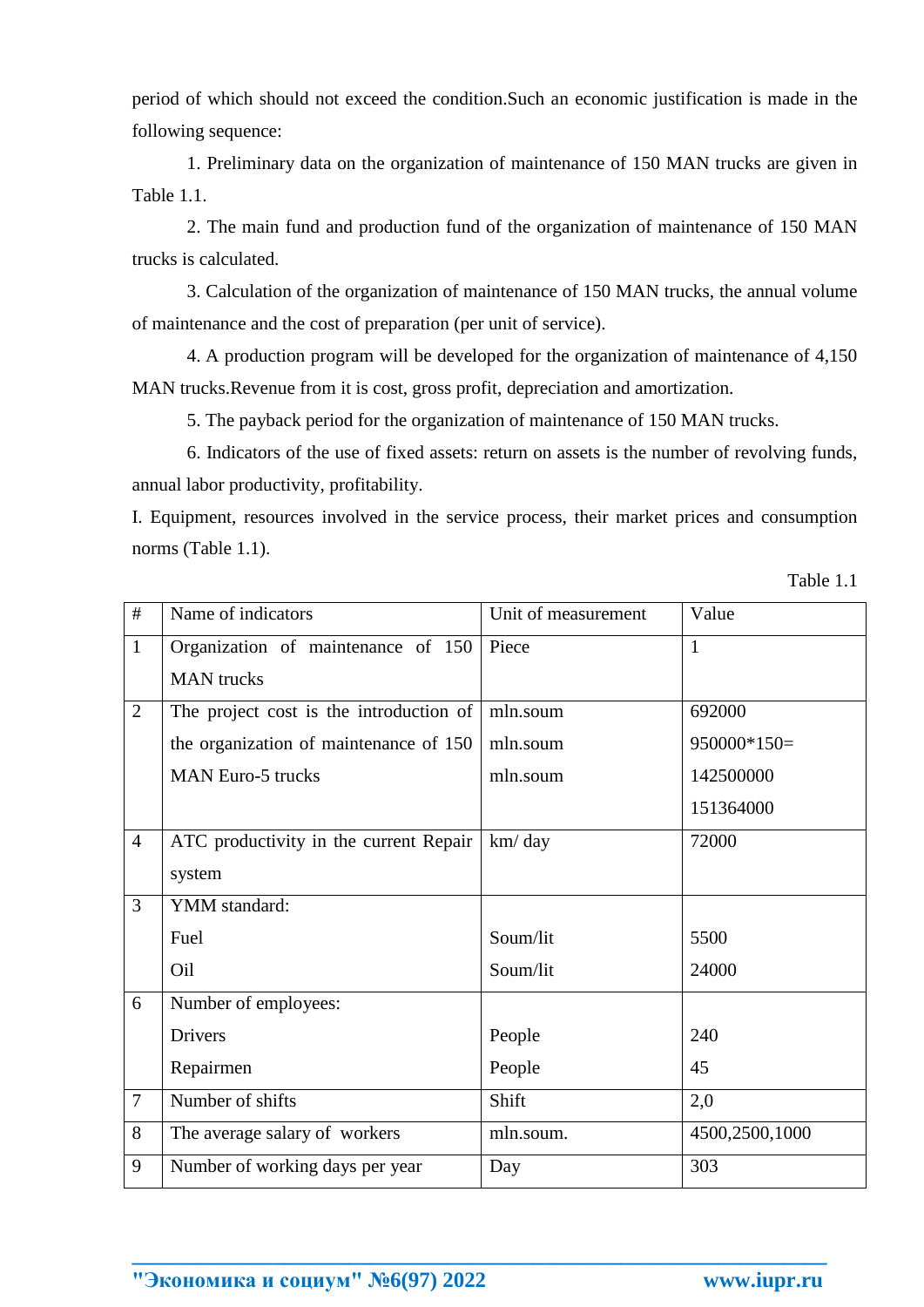II. The main and maintenance fund for the organization of maintenance of 150 MAN trucks is calculated.

Also, the calculation of the service fund for the organization of work (cost) The cost of construction of the truck depot  $F_{\text{cons}}$   $*$  800 = 8650 $*$ 800 = 692000 mln.soum, The cost of freight cars 950000\*150=142500000 mln.soum

Total freight cost of the car park  $692000 +142500000= 151364000$  mln.soum.

 $1)F_p = 151364000$  mln. soum

3) Total fixed asset value $F_t$ = 151364000 mln. soum

4) Working capital value  $F_w = F_t * 0,14=151364000 * 0,14=20046880$ mln. soum

3) We find the total value of the production fund " $\sum F_p$ ".

 $\sum F_p = F_t + F_w = 151364000 + 20046880 = 163238880$  mln. soum

 $\Delta F_p = F_p * K = 163238880 * 0,14 = 51583443$  mln. soum

 $K = \sum F_{p}$  +  $\Delta F_{p}$ = 163238880+ 51583443=186092323 mln.Soum

III Annual maintenance volume and preparation cost (per unit of service) for the organization of maintenance of 150 MAN trucks

a) annual service volume:

 $\sum Q = d_{n1}$ \* D<sub>wc</sub>= 72000\*303=21816000 km/year, herein

 $d_{n1}$  – Cargo ATK productivity 150 cars =72000 km/day

Dwc - calendar days at work, 303 day

IV The cost of arranging maintenance for 150 MAN trucks will be found. Income is cost, gross profit, depreciation and amortization. We calculate the unit cost of the service provided at the station. The cost of manufacturing a production unit is found by the following model:

 $D_1 = m_1 + X_1 + X_2 + X_3 + X_4 + X_3 + X_6 + X_8 + X_9$ 

 $m_1$  labor cost per unit of product

 $X_1$  - fuel consumption

 $X_2$  - consumption of lubricants

 $X<sub>3</sub>$  - the cost of preparing the equipment for use

 $X_4$  - tire consumption

 $X<sub>5</sub>$  - depreciation expense

 $X_6$  - operating expenses

 $X_8$  - gross profit

 $X<sub>9</sub>$  - Allocation of profits for the road fund

A)  $M_1$  – Calculation of monthly salary expenses for a machine worker (driver)

**\_\_\_\_\_\_\_\_\_\_\_\_\_\_\_\_\_\_\_\_\_\_\_\_\_\_\_\_\_\_\_\_\_\_\_\_\_\_\_\_\_\_\_\_\_\_\_\_\_\_\_\_\_\_\_\_\_\_\_\_\_\_\_\_**

 $M_1 = T_g * C_T * K_{\pi} * 1,28 / \sum Q;$ 

**"Экономика и социум" №6(97) 2022 www.iupr.ru**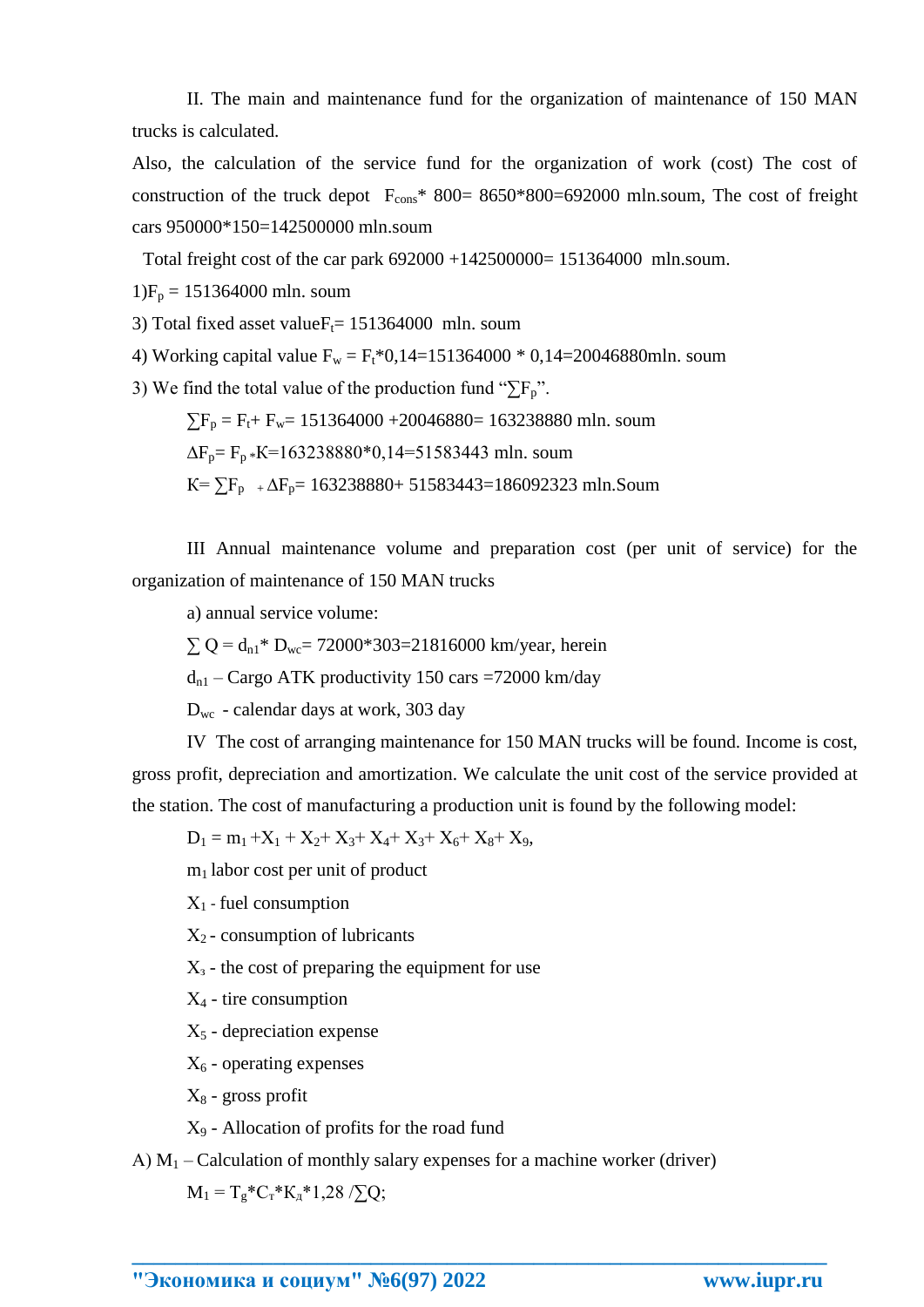Herein:  $T_g$  – annual working hours of the designed bench

 $Kd$  – coefficient of overfulfillment of the plan 1.2

 $T_e = D_{wc}$  \*  $T_c$  \*  $n$  \*  $N_{cw} = 303$  \* 7 \* 2 \* 120 = 538734 hour/ year

 $D_{wc}$  – number of workers 303 day

 $T_c$  – shift duration 7 hours;

n- number of shifts 2,0

 $N_{\rm cw}$  - The number of cars in operation is 120

 $m_1 = T_g * C_{T} * K_d * 1,28$  / $\Sigma Q = 538734 * 23788 * 1,28/21816000 = 752$  soumm/km, herein

 $T_{\text{year}}$  – Annual balance hour of the projected car park;

 $T_{year} = D_{wc} * T_c * n * N_p = 303 * 7 * 2 * 127 = 538734$  hour/year, herein

 $D_{wc}$  –303- workers of the year;

 $T_s$  – shift duration, 7 s;

n - number of shifts 2

 $N_a$  - number of cars at work 127 cars;

 $C_{\rm T} - (M/F)K_1 = \frac{3500000}{1692} * 1,15 = 23788$  soum/year, herein

M – the amount of the monthly salary of the equipment worker; 3500 mln.soum

 $F$  – monthly balance hour 169,2 hour

 $K_1$  – fog coefficients 1,15;

 $K_d$  – the coefficient that takes into account the overfulfillment of the plan (1,2);

 $i$  – the balancing factor of the equipment worker;

 $\sum L_t$  – the total mileage of annual vehicles

 $E(0, 28 - social\ allocations)$ 

B) Fuel consumption  $X_1 = \frac{F100}{100} * H_1 * K_2$  soum/km

 $X_1 = \frac{42}{100}$  \* 5500 \* 1,03=2379 soum/km

 $K_2$  – coefficient taking into account the winter period 1,03;

 $F_{100}$  – fuel consumption is 42 liters per 100 km

 $H_1$  – The cost of 1 liter of fuel 5500 soum/lit

3) Consumption of lubricants.

 $X_2 = X_{21} + X_{22} + X_{23} + X_{24}$ soum/km

 $X_2=302+30+30+30=392$  soum/km

$$
X_{21} = M_{100} H_{M} * \frac{F100}{100} \text{soum/km}
$$

$$
X_{21}=0.03*24000*\frac{42}{100}=302\text{soum/km}
$$

$$
X_{22} = TM_{100}H_{\rm T} * \frac{F_{100}}{100} \text{s} \text{oum/km}
$$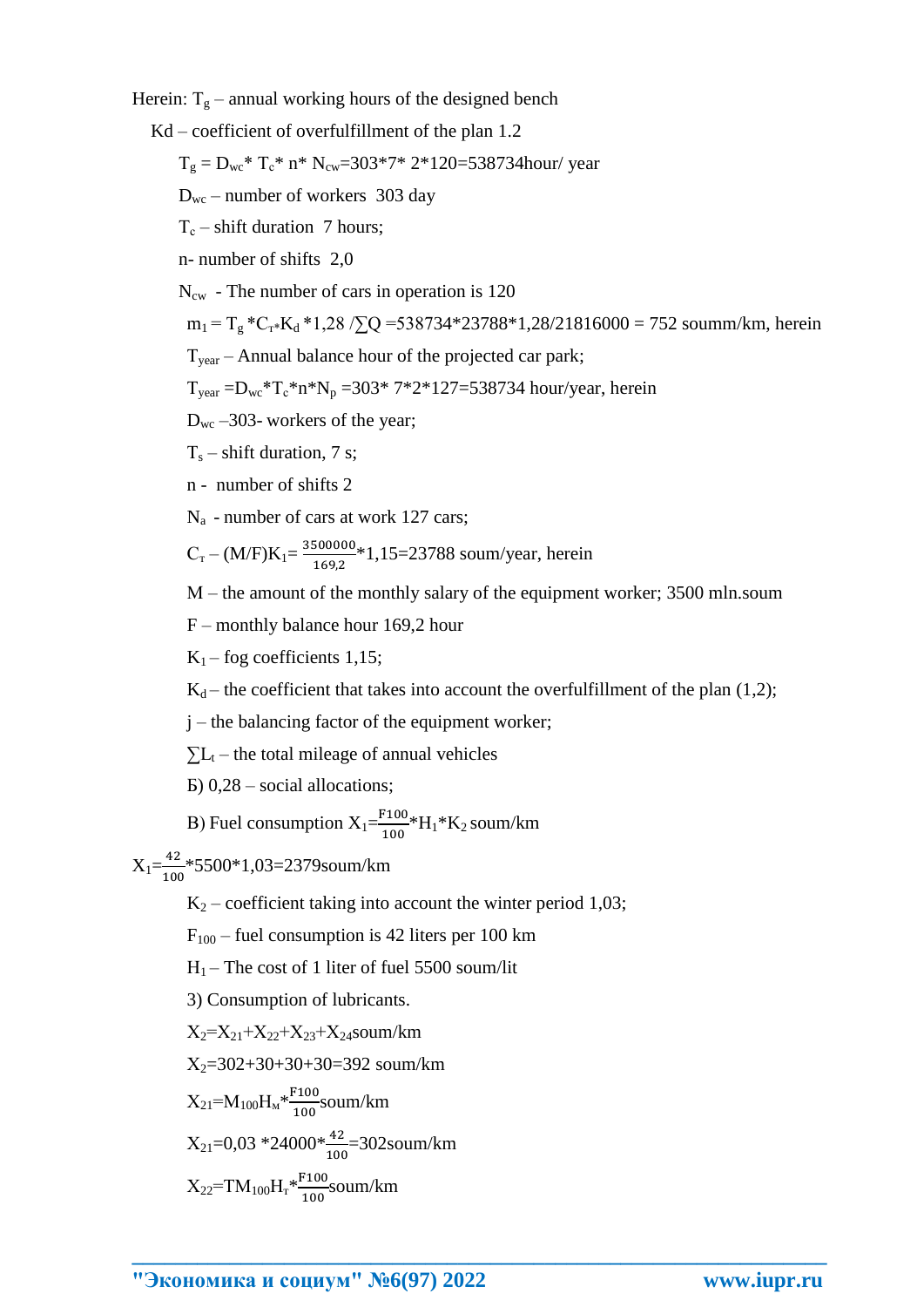$$
X_{22}=0.003*24000* \frac{42}{100}=30
$$
soum/km

 $X_{22} = X_{23} = X_{24} = 30$ soum/km

$$
X_{23} = CM_{100} * H_c * \frac{F_{100}}{100}
$$

 $X_{24} = \frac{M1000}{1000}$ soum/km

 $H_m$ – Price of 1 liter of oil 24000 soum

 $M_{100}$  – Fuel consumption per 100 liters is the standard for a truck - 0,033

 $H<sub>r</sub>$ - Price of 1 liter of transmission oil 24000 soum

 $TM_{100}$  – Price of 1 liter of transmission oil 24000 soum transmission oil standard per 100 liters of fuel  $(0.003)$ 

 $H<sub>g</sub>$  – Price of 1 liter of grease 24000 soum

 $GN_{100}$  – Price of 1 liter of grease 24000 soum grease consumption rate (0,003)

Consumption rate of 1 grease is the rate of consumption of grease per 100 liters of fuel  $(0,003)$ 

 $M_{1000}$  Minor consumption and wiping materials per 1000 km

 $4)X_3$ - the cost of preparing moving content for use

 $X_3 = X_{31} + X_{32} + m_2$ ;soum/km

 $X_3 = 67 + 52 + 293 = 412$ soum/km

a)  $X_{31}$  – spare part consumption

$$
X_{31} = \frac{Mspc}{1000} * K_3
$$

 $X_{31} = \frac{56000}{1000} * 1,2 = 67$ soum/km

 $M_{\text{spc}}$  – Spare part cost per 1000 km 28000 soum

 $K_3$  – coefficient taking into account road conditions.

 $K_3=1.0$ - for the first category road

 $K_3 = 1,1$  For II and III category roads

 $K_3 = 1,2$  For IV and V category roads

 $(6)$  X<sub>32</sub> – consumption of materials

$$
X_{32} = \frac{Mcm}{1000} * K_3
$$
  

$$
X_{32} = \frac{40000}{1000} * 1, 3 = 52
$$
 sound/km

M<sub>cm</sub>-Material consumption for 1000 km mileage 20000

 $B)m_2=1,3\cdot m_1\cdot H_{21}=1,3\cdot 752\cdot 0,30=293;$ 

 $H_{21}$  the number of car mechanics per car.

For the truck 0.33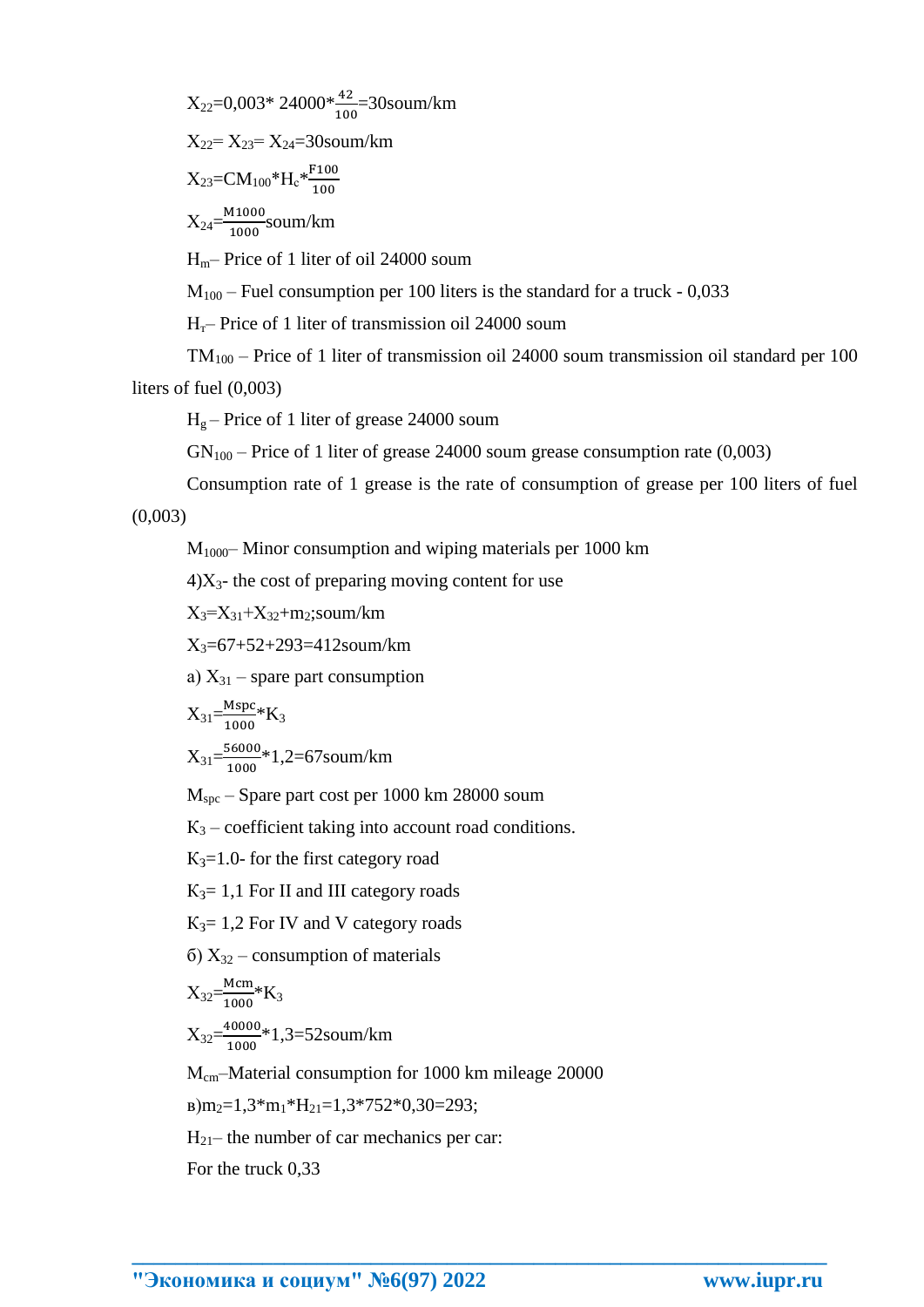1.3 The coefficient of comparison of the salary of a car mechanic with respect to the driver. This is  $1.2$ -1.3 for freight and bus.

3) Tire consumption  $\langle X_4 \rangle$ 

$$
X_4 = \frac{Ht*n}{lp}
$$

 $X_4 = 2000000*14/140000 = 200$  soum/km

 $H_t$  – Price of 1 set of tires 200 mln.so'm

 $L_t$  – tire life 140 m.km

 $n$  – the number of moving tires is 14

6) The cost of restoring moving content

$$
X_5\!\!=K\ ^*E_n\!/\!\!\sum\!\!Q
$$

 $X_5=186092323000*0.12/21816000=1023$  soum/km

 $K -$ Balance sheet value of moving content.

Taking into account the loan interest for the ATK project 186092323 mln.so'm

 $E_n$ –0,13 normative coefficient of efficiency

 $D_{wc}$  working days of the year

 $L_{day}$  – average daily mileage

7)  $\langle X_v \rangle$  we calculate the incomplete cost

 $X_v=m_1+X_1+X_2+X_3+X_4+X_5=752+2379+392+412+200+1023$ 

 $=5158$  soum/km;

 $X_m = X_v + X_6 + X_9 = 5158 + 1612 + 483 = 7253$  soum/km;

 $X_6 = D_1^* \eta_6 = 8059^* 0.20 = 1612$  soum/km

 $X_9 = D_1^* \eta_9 = 8059^*0.06 = 483$  soum/km

We determine the share of incomplete cost in revenue nxy

$$
\eta_{xy} = 1 - (\eta_6 + \eta_8 + \eta_9)\eta_6 = 0.20 \eta_8 = 0.10 \eta_9 = 0.04 + 0.02 = 0.06
$$

 $\eta_{xy} = 1 - (0.20 + 0.10 + 0.06) = 0.64$ 

8) We will determine the tariff on the account D1

 $D_1 = X_v / \eta_{xy}$ ;

 $D_1 = 5158/0.64 = 8059$  soum/km

10) We define the annual production program  $\Sigma \Pi_1$ ;  $\Sigma X_m$ ;  $\Sigma X_8$ 

 $\Sigma \Pi_1 = \Pi_1^* \Sigma \Pi_1$ 

 $\Sigma$ *J*<sub>1</sub>=8059\*21816000=175815144000 soum/year

 $\Sigma X_m = X_m * \sum Q = 7253 * 21816000 = 158231448000$  soum/year

 $\Sigma X_8 = \Sigma \Pi_1 - \Sigma X_m = 175815144000 - 158231448000 = 17583696000$  soum/year

 $X'_8 = \sum X_8 * i_{sol} = 17583696000 * 1 = 17583696000$  soum/year, herein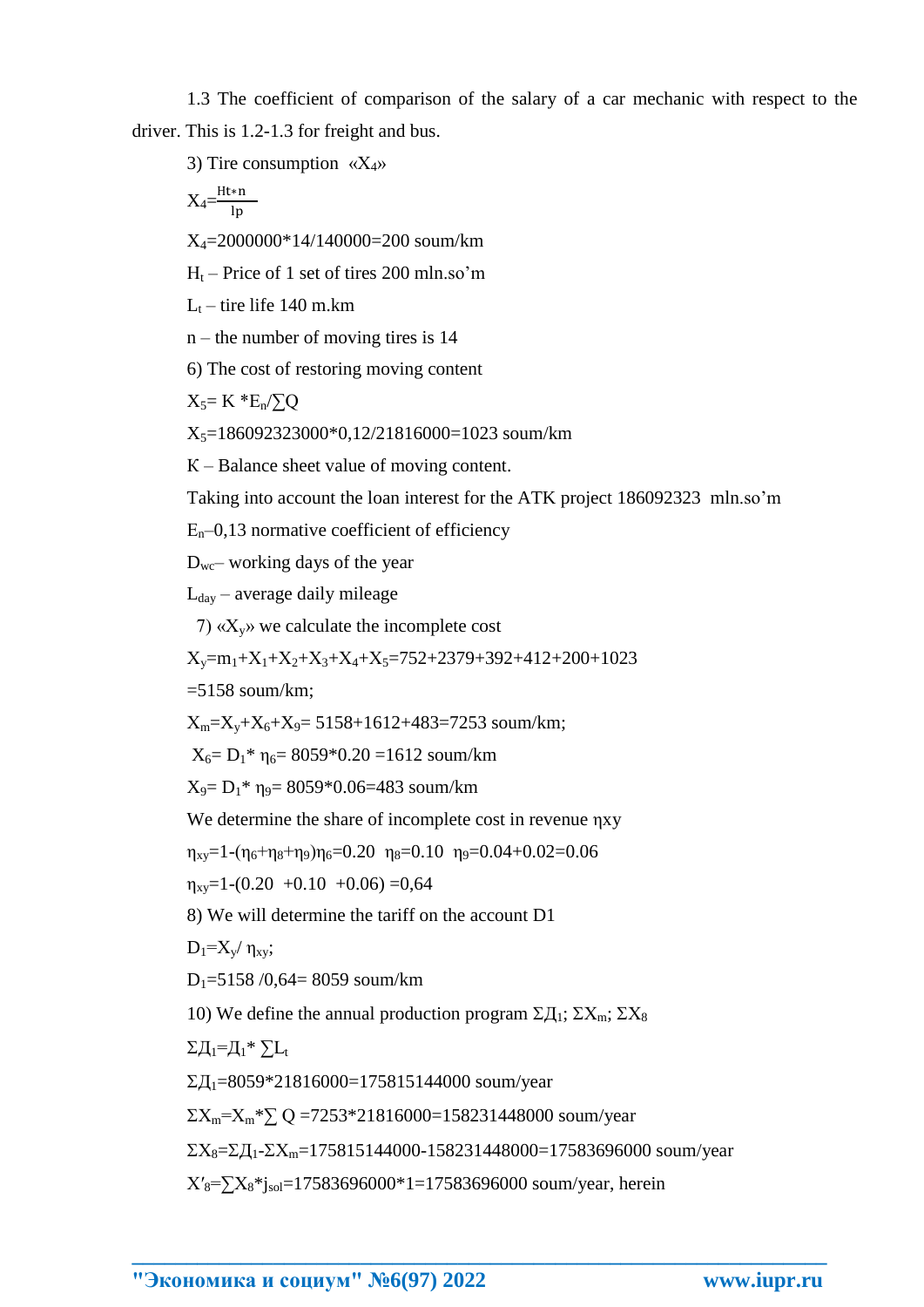$J_{\text{tax}}$  – profit tax ratio (1).

1) We determine the internal capacity to repay the loan received

 $\Sigma X_{\text{lim}} = \Sigma X_5 + \Sigma X_8 = 22317768000 + 17583696000 = 39901464000 \text{ sound/year}$ 

 $2[\sum X_5 = X_5*[\sum Q^*]_1 = 1023*21816000*1 = 22317768000$  soum/year

We will determine the deadline for returning the capital investment received for the project to the bank. We will determine the minimum whitewash period of the designed truck palace.

 $T_{o'k} = \sum F_p / \sum X_{im} = 186092323$ :39901464000=4,66 year

VI. We determine a number of indicators of the use of fixed assets: return on assets, the number of revolving funds, cost, productivity, profitability of production

 $\sum F_p = F_m + F_r = 151364000 + 20046880 = 163238880$  mln. soum

 $\Delta F_p = F_p * K = 163238880 * 0,14 = 51583443$  mln. soum

 $K = \sum F_{p+} \Delta F_{p} = 163238880 + 51583443 = 186092323$  mln. soum

1) We determine the return ratio of the fund  $K_{rf}$ 

 $K_{rf} = \sum D_1/F_p = 175815144000 / 163238880000 = 1,07$  soum/soum ,herein

- 2) The effective volume obtained from modernization
- 3)  $E = \sum X_{im}$ .
- 4) We define productivity

a) technological workers

 $P_{tech} = \sum D_1/P_1 = 175815144000/254 = 692185$  mln.soum/person, herein

 $P_{tech}$  – number of technological workers (equipment workers and masters)

b) general workers

 $P_t = \sum D_1/P_t = 175815144000/277 = 634711$  mln.soum/person, herein

 $P_t = P_{tech} + P_{om} = 254 + 14 + 9 = 277$  person, herein

 $P_{\text{om}}$  – other managers are 9 people and 14 repairmen

Table 1.2

# Economic basis for improving the method of calculation of moving contents maintenance

### and current repair production program

| # | Indicators                                                  | Symbols         | Unit of<br>measurement | Value |
|---|-------------------------------------------------------------|-----------------|------------------------|-------|
|   | Project to improve the calculation method                   |                 |                        |       |
|   | of the maintenance and current repair<br>production program | $\rm N_{\rm p}$ | Com                    |       |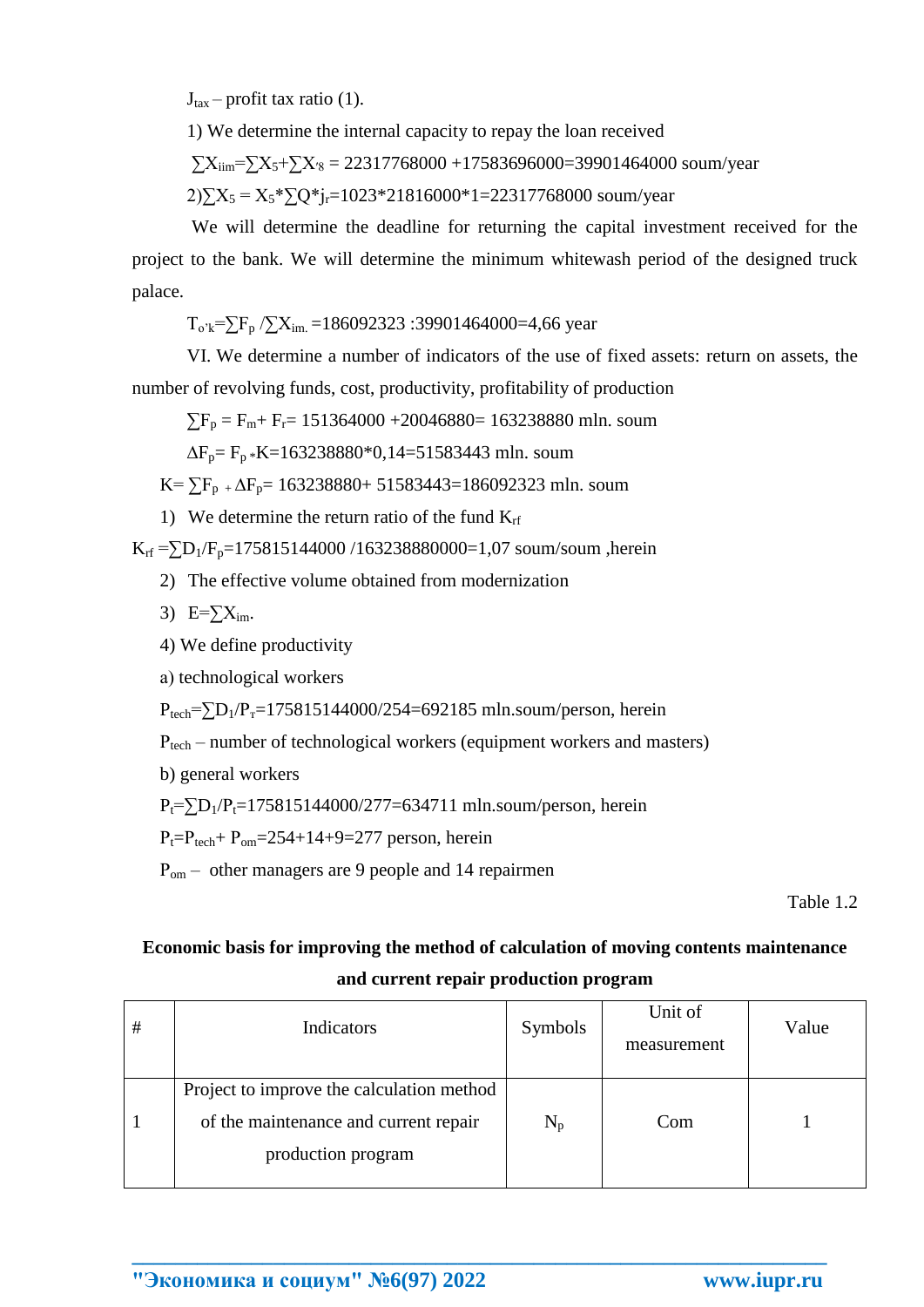| $\overline{2}$ | <b>Fixed assets</b>                  | $\Sigma F_m$    | mln.soum        | 151364000 |
|----------------|--------------------------------------|-----------------|-----------------|-----------|
| 3              | The volume of revolving funds        | $F_r$           | mln.soum        | 20046880  |
| $\overline{4}$ | Capital for the project              | $F_p$           | mln.soum        | 186092323 |
| $\overline{3}$ | Fund return                          | $K_{fr}$        | soum/soum       | 1,07      |
| $\overline{7}$ | Number of drivers                    | $P_{tech}$      | Person          | 254       |
| 8              | Total number of employees            | $P_t$           | Person          | 277       |
| 9              | Labor productivity                   |                 |                 |           |
|                | - to technical workers               | $P_{tw}$        | mln.soum/person | 692185    |
|                | - general workers                    | $\Pi_{gm}$      | m.so'm/person   | 634711    |
| 10             | Total cost                           | $\sum X_m$      | mln.soum        | 158231448 |
| 11             | Accounts receivable                  | $\Sigma D_1$    | mln.soum        | 175815144 |
| 12             | Net profit                           | $\sum P_{np}$   | mln.soum        | 17583696  |
| 13             | Annual fruit                         | E               | mln.soum        | 39901464  |
| 14             | The payback period of the investment | $T_{\text{pp}}$ | Year            | 4,66      |

Table 1.3

## **Economic efficiency indicators**

| Names of indicators and units of measurement                   | The value of indicators |  |
|----------------------------------------------------------------|-------------------------|--|
| 1. Annual production costs for maintenance and repair mln.soum | 186092323               |  |
| 2. The amount of annual cost reductions mln.soum               | 7583696                 |  |
| 3. Payback period of capital investment                        | 4,66                    |  |
| 4. Cost-effectiveness of project implementation                | 39901464                |  |

It was concluded that the project to organize the maintenance of 150 MAN trucks was based on today's market demand.

**Conclusion** To conclude, in order to conduct an experimental study to test the idea that it is possible to determine the program of maintenance and current repairs for existing mobile enterprises of foreign-made cars, in the case of implementing the full idea of maintenance, cars We take into account the mileage of the walk in the regulations of the full complex maintenance.